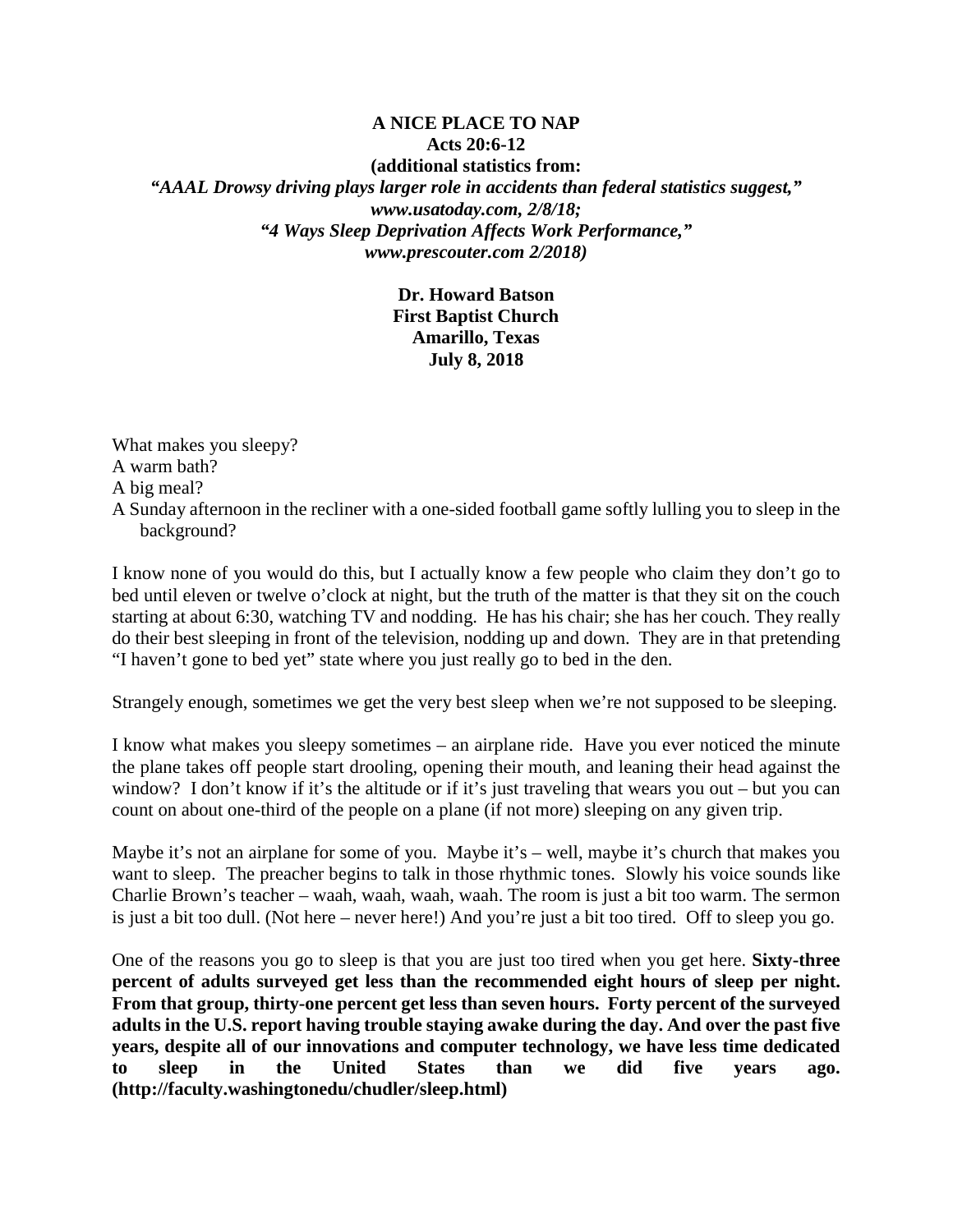We really have found ourselves at a dangerous state. We are a very drowsy people these days. Some call it Insufficient Sleep Syndrome. Others call it drowsiness. **Drowsiness is blamed for 38,000 deaths per year. There are 2,000 deaths in the United States every year because of drowsy drivers. The direct cost of drowsiness is \$16 billion a year. And the indirect cost of lost productivity is estimated at \$150 billion. Seventy million Americans are effected by drowsiness. In 1910, Americans averaged 9 hours of sleep per night. Today the average is down to 7, and many of us get less than that. In 1979, drowsiness played a role in the Three Mile Island nuclear plant accident and then, ten years later, contributed to the Exxon Valdez oil spill in Alaska. (***Houston Chronicle***, 5/3/98, p. 1F)**

Edison messed everything up when he invented the light bulb. But Edison didn't really believe in sleep. In fact, that may be why he invented the light bulb. **Edison said, "Sleep is an acquired habit. Cells don't sleep. Fish swim in the water all night. Even a horse doesn't sleep. A man doesn't need any sleep." (http://faculty.washington.edu/chudler/sleep.html)**

That's what Thomas Edison said. And so, he invented the light bulb.

I must say I, in many ways, agree with Edison. I think that sleep is way overrated. It's sad that a man 75 years of age who gets eight hours of sleep at night actually spends one-third of his life, or 25 years, asleep. Twenty-five years asleep – wasted life.

On the other hand, those of us who press the margin and try to get by without all the health benefits of sleep find ourselves, in the end, really probably less productive than those who get good rest and who are, therefore, more productive all day long.

**There is a cumulative effect. The person who misses an hour and a half of sleep one night and then the next night and then the next night begins to feel far worse by Friday than he did on Tuesday. By the fifth night, he has lost seven and a half hours, or virtually a whole night's sleep. Then he felt like he was just praying to get through the day. Quite frankly, he is irritable, and unproductive. ("Surprising Facts About Sleep,"** *New York Times,* **5/15/90)**

**Max Hirshkowitz, research director of the sleep lab run by Baylor College of Medicine in Houston, says we've just become accustomed to being tired, but we really don't actually need less sleep. We fool ourselves. "We're running on half-battery," he says, "and we think we're OK. We don't even know what it's like to be alert anymore." Maybe Edison was smart, and he did cheat sleep. But then there is Albert Einstein, the great scientist, who had his amazing thoughts after he slept eleven hours every single night. (***Houston Chronicle***, 5/3/98, p. 1F)**

Sleep does seem like such a waste. Yet, it increases our productivity and is absolutely necessary. So I join the rest of you who try to live on the edge and get just enough sleep to be at your peak, yet not so much that you actually end up wasting any productive time.

But of all places, would you believe that some people are actually trying to catch up on their sleeping in church?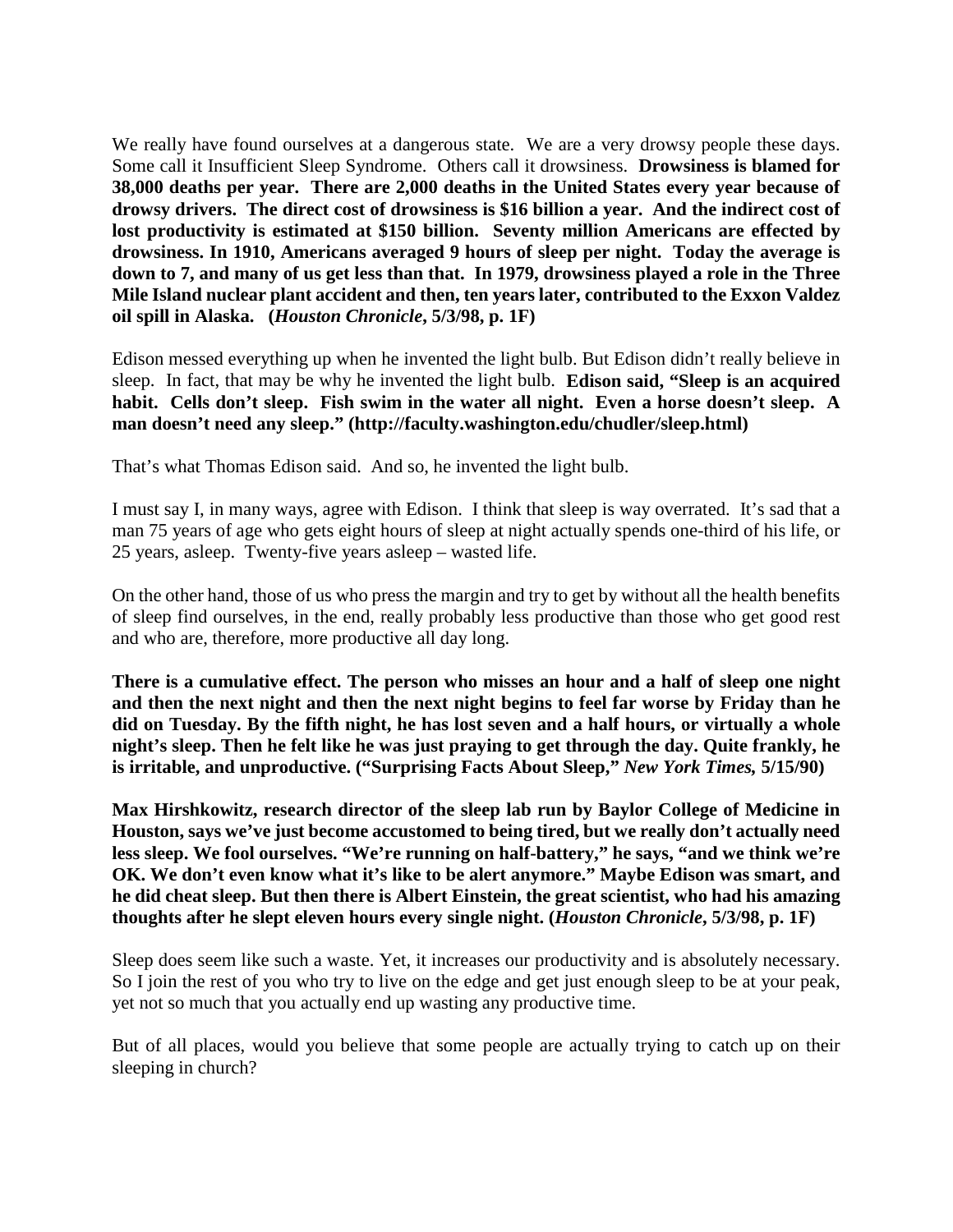It once was a crime to sleep in church – oh, it still is, but we just don't prosecute you. In 1646, Roger Scott was tried in Massachusetts for sleeping in church. It is said that in some of the earliest churches in America, men walked around with sticks in hand, and they would whack you solidly on the head with the stick during the service if you were caught sleeping in church. I think that may be too brutal for today, but I have thought about having a "sleep cam" where we would have a big screen up here and we would tell our camera men to find and focus on someone who is asleep. All of a sudden, your face is on the jumbotron and you are caught sleeping on the sleep cam. That might be a deterrent. I don't know.

Much worse things can happen in church when you're sleeping.

**One pastor tells of his experience in a rural community where he pastored a small church. Wilbur and his wife, Leah, attended every Sunday morning. And Wilbur, a farmer, whenever he came into the house from the field just sat down exhausted and would always**  fall asleep. It was such a habit that when he came into church and sat on the pew, he would **also fall asleep. Well, the pastor finally noticed that it had become such a disturbance that some of the members were taking bets on just how long it would take Wilbur to fall asleep. Or, put another way, they were taking bets on just how long the preacher could keep Wilbur awake on any given Sunday morning.**

**Wilbur's wife was embarrassed by his behavior, especially when he began to snore. She tried everything to keep her sleepy spouse awake. She complained to him that she was getting calluses on her elbow from poking him in the ribs in a futile attempt to keep him alert. One day, while shopping in the grocery store, she saw a small package of Limburger cheese. Leah bought it, and dropped it in her purse.**

**The next Sunday morning, the pastor had just started the sermon when Wilbur began to nod. When he finished the first point in a three-point sermon, he could see he was losing**  Wilbur. As he started the third point, Wilbur began to snore. Quietly Leah opened her purse, **took out the Limburger cheese, and held it under her husband's nose.**

## **It worked all right. Wilbur sat up straight and, in a voice that could be heard all over the**  sanctuary, said, "Leah, will you please keep your feet on your own side of the bed!" **(http://www.funone.com/jokes)**

I heard Jess Moody tell this one myself. He's an evangelist. He said he preached in a particular church and the minister of music slept on the front pew every single service. Deep, REM sleep. Moody said that one of the criticisms he received in seminary on his preaching was that he never used pregnant pauses. When you preach, you have to stop every now and again and let people catch up cognitively and emotionally with what you are saying. You can't just keep plowing through.

He was preaching away on the third night of the revival and he decided that it was one of those times when he ought to try one of those pauses – those pauses for punch. Since he had hummed along on night one and night two, he thought he might do even better on night three by pausing just a bit. When he did, the minister of music stood up, thinking the sermon was over, and said to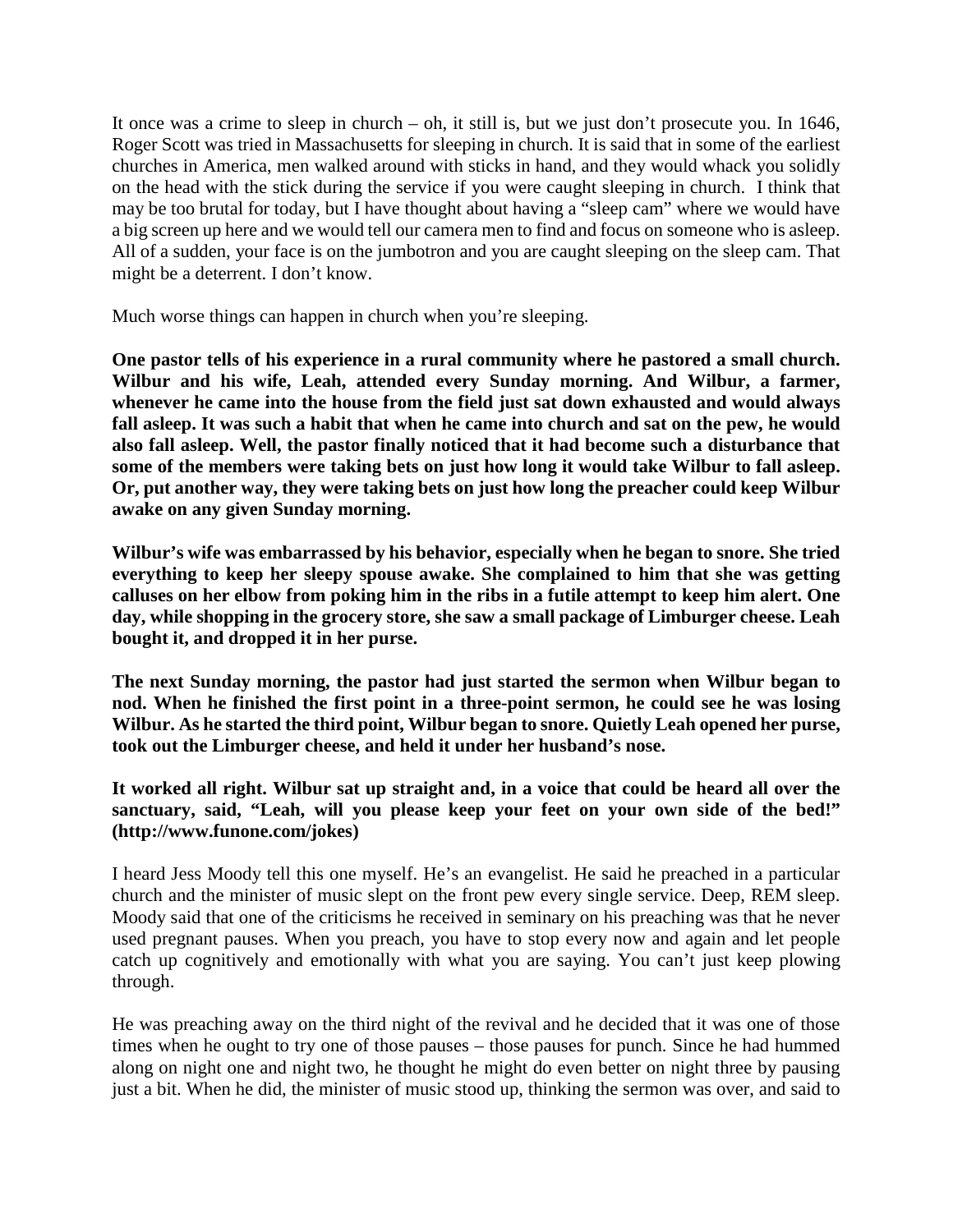the congregation, "Let's all stand together now for our hymn of invitation, hymn number 307, "Just As I Am." The preacher was dumbfounded and stepped back from the pulpit. To save face for the minister of music, he let the hymn of invitation carry on. The funny thing was that more people were saved that night than any other night of the revival.

Where did all this begin – this sleeping in church? How would you like to be known as the first one to snooze in church?

His name is Eutychus. He, as far as we know, started the great tradition of sleeping during the sermon.

In Acts 20, Luke is with Paul and is taking notes, writing down the details. Paul and his traveling companions spent a week in Troas. They were awaiting the departure of their ship. It was their last day to be there. It was a Sunday, a work day of course for first century folks – these Jews, who would have rested on the Sabbath, on Saturday.

Paul met with the Christians for worship. This is one of the earliest references of Christians meeting for worship on Sunday, the first day of the week. Perhaps they continued to observe the Sabbath as well as Jews, but the Lord's resurrection had been so earth-shattering that it was Sunday that becomes, eventually, the day of worship for Christians.

It was a question and answer time, more than just a sermon. But Paul is the kind of guy who, if someone asks him a question, answers it with a sermon. You've been in those situations where you are almost daring anybody to ask one more question because the speaker doesn't know how to give short and sufficient answers. In fact, we learn further on in this text that Paul stayed up all night long answering questions for them.

**Eutychus had never known a church service to go so long. The poor boy. He had questions. Others had questions. Everybody had questions. And for every question, Paul had a sermon. Paul could quote the Old Testament and go on and on. You could tell he was trained by Gamaliel, one of the best theology professors in the Jewish faith. People who were there became convinced that Jesus was the Messiah. And even for people who had doubts, Paul had answers for them.**

**They took a few breaks, but the questions kept coming, and so did the sermons. The sun had set in the west, and it started to become dark outside. The people started lighting their oil**  lamps. The darker it got, the more people lit their lamps. They burned like candles, except **they let a stream of black smoke curl into the air. They were asking questions, especially questions about the resurrection of Jesus. And Paul was making the point that God had power, even over death. He was talking about the resurrection of the Christ.**

**As Paul went on and on, the air in the room became thicker and thicker with the greasy odor and foul air of the oil lamps. Eutychus was already tired from a hard week of working and learning from Paul. He had a headache because he was so high up in the balcony and was getting all the stench of the lamps. He sat down in the window next to the fresh breeze of the**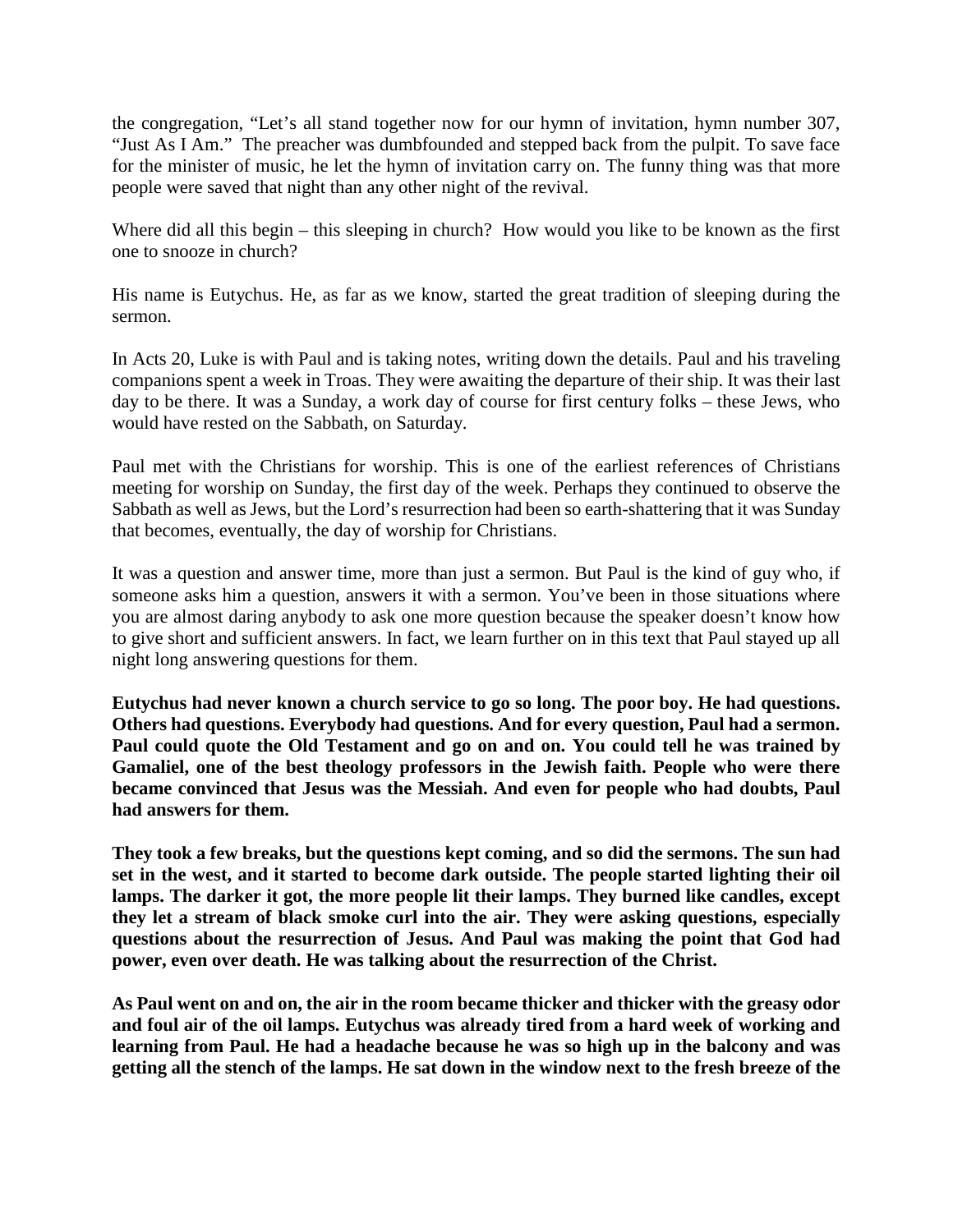**night air, hoping that the coolness would awaken him, hoping that it would help him concentrate just a little bit better.**

**But Eutychus began losing the battle against drowsiness. He didn't notice his head began to nod, but it did. He didn't notice that Paul's voice was changing, traveling further and further away. And he didn't notice the first second that he lost his balance and his body started falling out the window. He woke perhaps for just a brief moment during his fall, and then he died. Three stories down. Probably a head injury.**

**The women started screaming. Paul stopped speaking. And every head turned. "Eutychus**  fell out of the window," somebody screamed. The doctor, Luke himself, ran over to help, **like our physicians do today. And the whole congregation ran behind him. Perhaps Luke called for a lamp. He looked in Eutychus' eyes. And in the professional opinion of this physician – Luke knows dead when he sees dead – he says, "I'm sorry. There is no hope."**

**Paul, older, by now tired, made his way down the stairs and through the crowd to where Luke was holding Eutychus' head in his arms. And Paul, like Elijah and Elisha, lay his body right on top of Eutychus' body and cried to God like a prophet, "O Lord God, let this boy's life return to him!" And the people were astounded by the resurrection of Eutychus. (Rev. Bill Versteeg, "Eutychus," www.pbv.thunder-bay.on.ca/NetSermons/Acts 20str.html)**

And Paul went back to preaching (v. 11).

Sleeping in church is dangerous. Really, really dangerous. Oh, you're probably not going to fall out the window like Eutychus and die. Probably not. But if you sleep in church you're going to miss the power of the resurrection. Eutychus found the power of the resurrection by sleeping in church, but you're going to miss it by sleeping in church.

Paul had preached about the resurrection of Jesus and there was no greater undergirding for his sermon than to right there resurrect the dead. It was a sign of God's power. Death has no power in God's presence. But if you sleep in church, you don't know that. You don't feel that. You're not celebrating that.

And I'm not just talking about physical sleep. I don't think that's the most dangerous kind of sleep in church. There are a lot more people sleeping out there today – you just don't close your eyes. You're numb to the gospel. You're numb to the sermon. You're going through your life spiritually unconscious. You sleep in church because you think you've heard it all before or it's not important. You're not emotionally connected to the message.

And then, like Eutychus, you miss it. You miss it all, because you've not focused on the power of God and the resurrection of God.

Is God's word really important? If so, our worship hour this morning may be the most important hour of your week. In the Sunday School hour to follow, you're studying God's word with God's people. You've got to be focused on God, focused on his resurrection power.